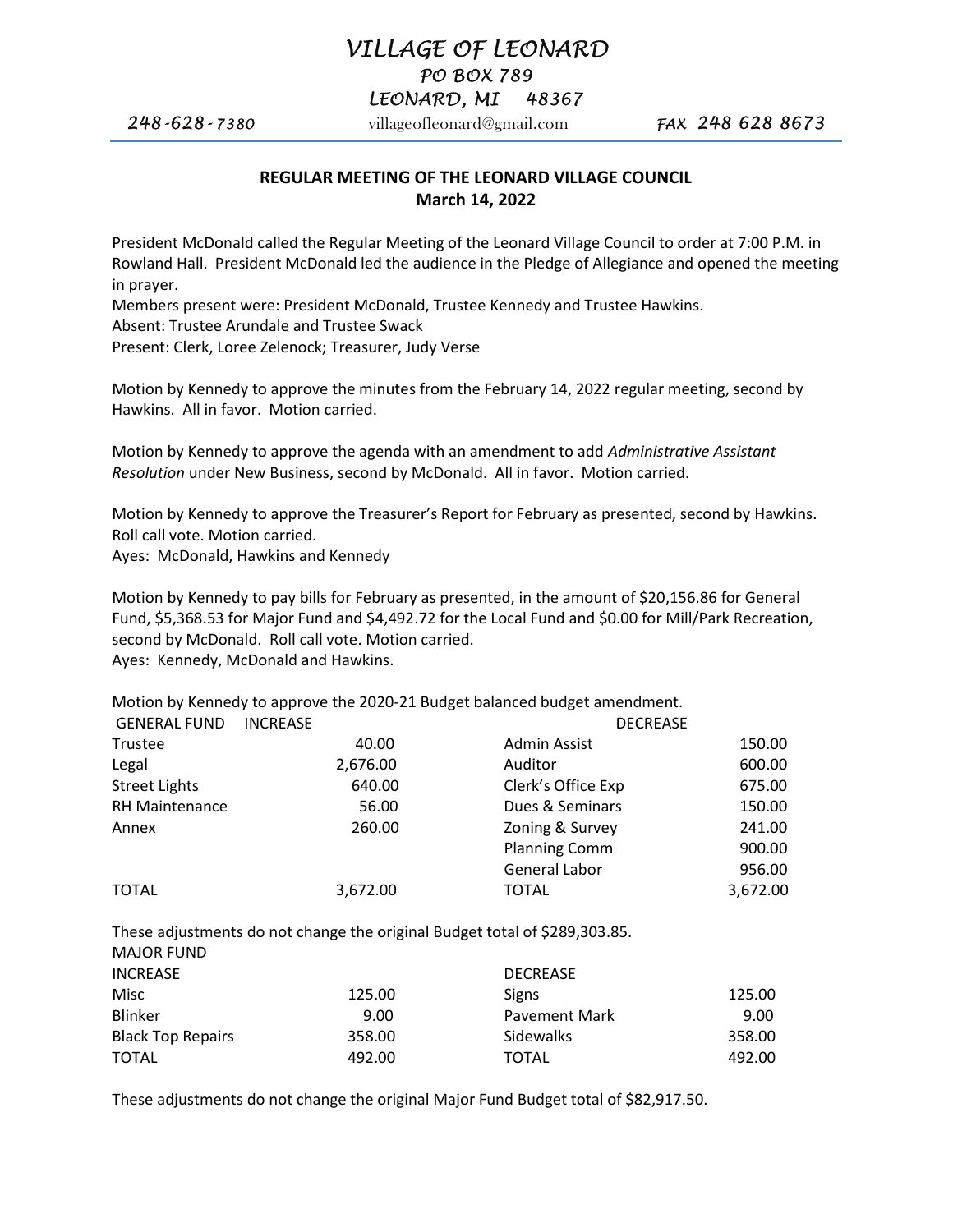Village Council Minutes March 14, 2022

Second by Hawkins. Roll call vote. Motion carried. Ayes: Kennedy, Hawkins and McDonald.

AUDIENCE MEMBERS WERE: Cindy Ashley, Phyllis Rowe, Matthew McCoul, Jennifer Menjak and Leslie McKenna.

Public Comment: None.

#### NEW BUSINESS:

a) Chloride Bid 2022: Motion by Kennedy to accept the Chloride Bid from Road Maintenance for .08 cents per lineal foot, second by Hawkins. Roll call vote. Motion carried. Ayes: McDonald, Mr. Hawkins and Mr. Kennedy.

b) **Administrative Assistant Resolution:** Motion by McDonald to adopt a Resolution authorizing the Village Treasurer and Clerk to perform with compensation additional services for the Village as an Administrative Assistant, second by Kennedy. Roll call vote. Motion carried. Ayes: McDonald, Kennedy and Mr. Hawkins.

#### OLD BUSINESS:

Sewer Study Update: No update until we get more information on grant approval.

E. Elmwood St. Drain at Leonard Elementary: An attempt was made to clear the drain near Leonard Elementary unsuccessfully. Power Rodding and vacuum removal will be needed.

Closed Meeting: Motion by Kennedy to table the closed meeting regarding Michigan Marihuana Laws until the April Meeting, second by Hawkins. All in Favor. Motion carried.

DPW UPDATE: The Village put 3 tons of cold patch down this year, we need to make the road last 4 more years until the municipal bond for it is paid off.

#### PRESIDENTS REPORT:

 FOIA Requests: None. CDBG Report: None. Ordinance Enforcement: None.

### TRUSTEE COMMITTEE REPORTS:

**Summer Festival:** 70<sup>th</sup> annual festival July  $16<sup>th</sup>$ . Fire Department will sell sundaes. Cable Commission: None. Decorating Committee: None. Planning Commission: Meeting March 17. NOTA: Meeting Wednesday March 16. Polly Ann Trail Management Council: March bottle drive,  $\frac{1}{2}$  proceeds go to Youth Assistance. Village Park: Working on an AARP Grant. CDBG: Under \$5000 left in grant funding for Minor Home Repair.

CORRESPONDENCE: 7<sup>th</sup> Day Adventist will be door knocking in our community May-October.